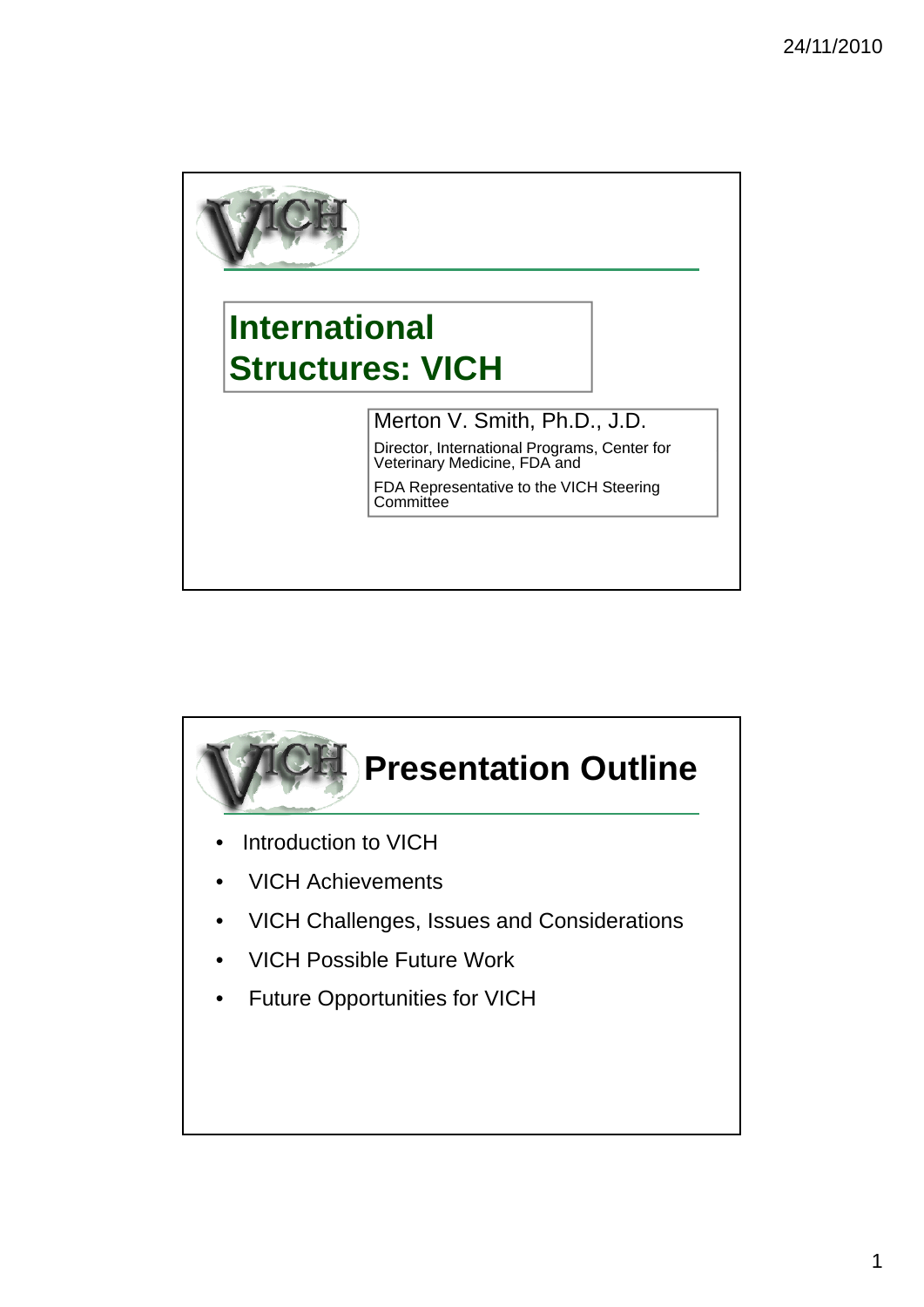

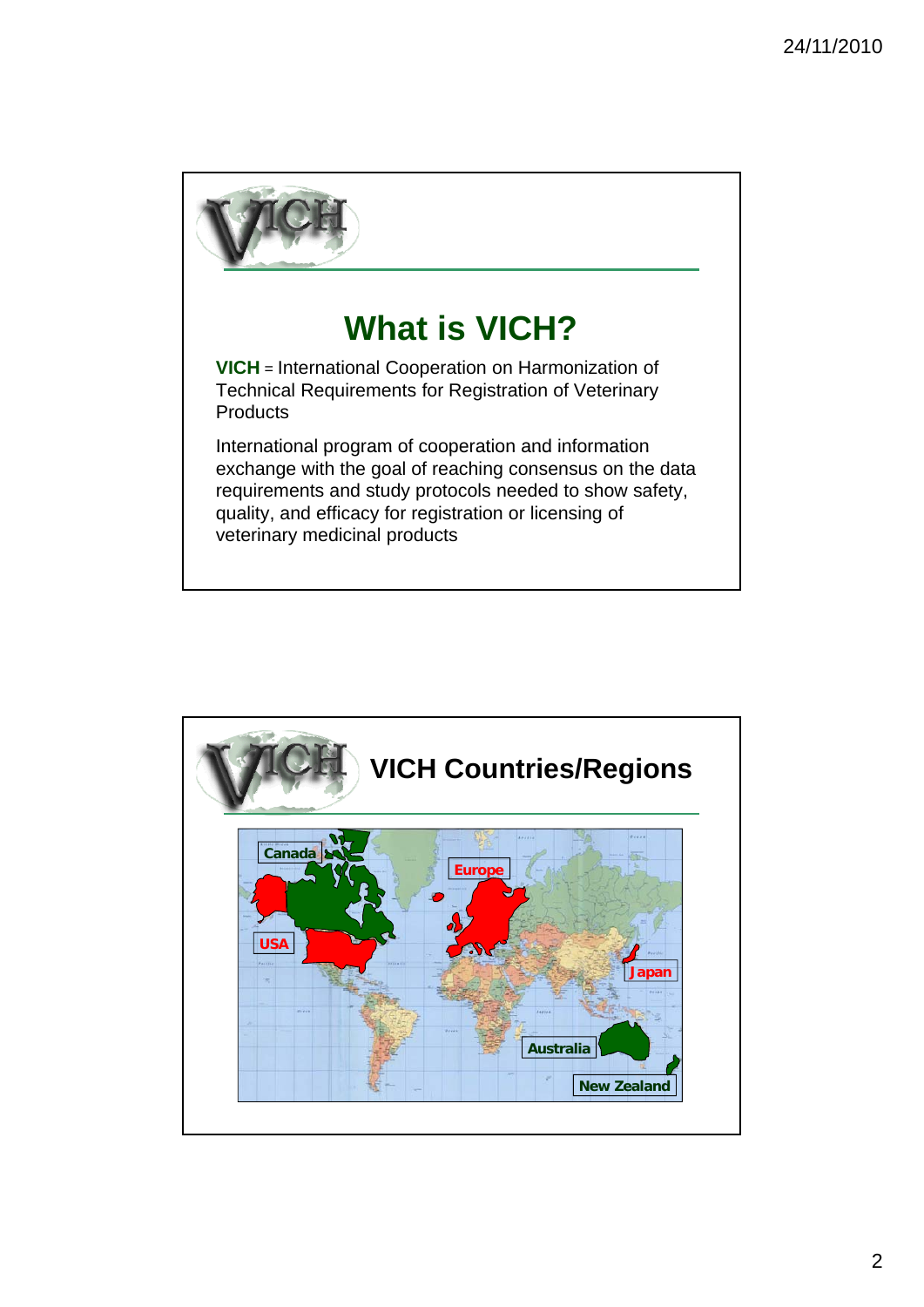

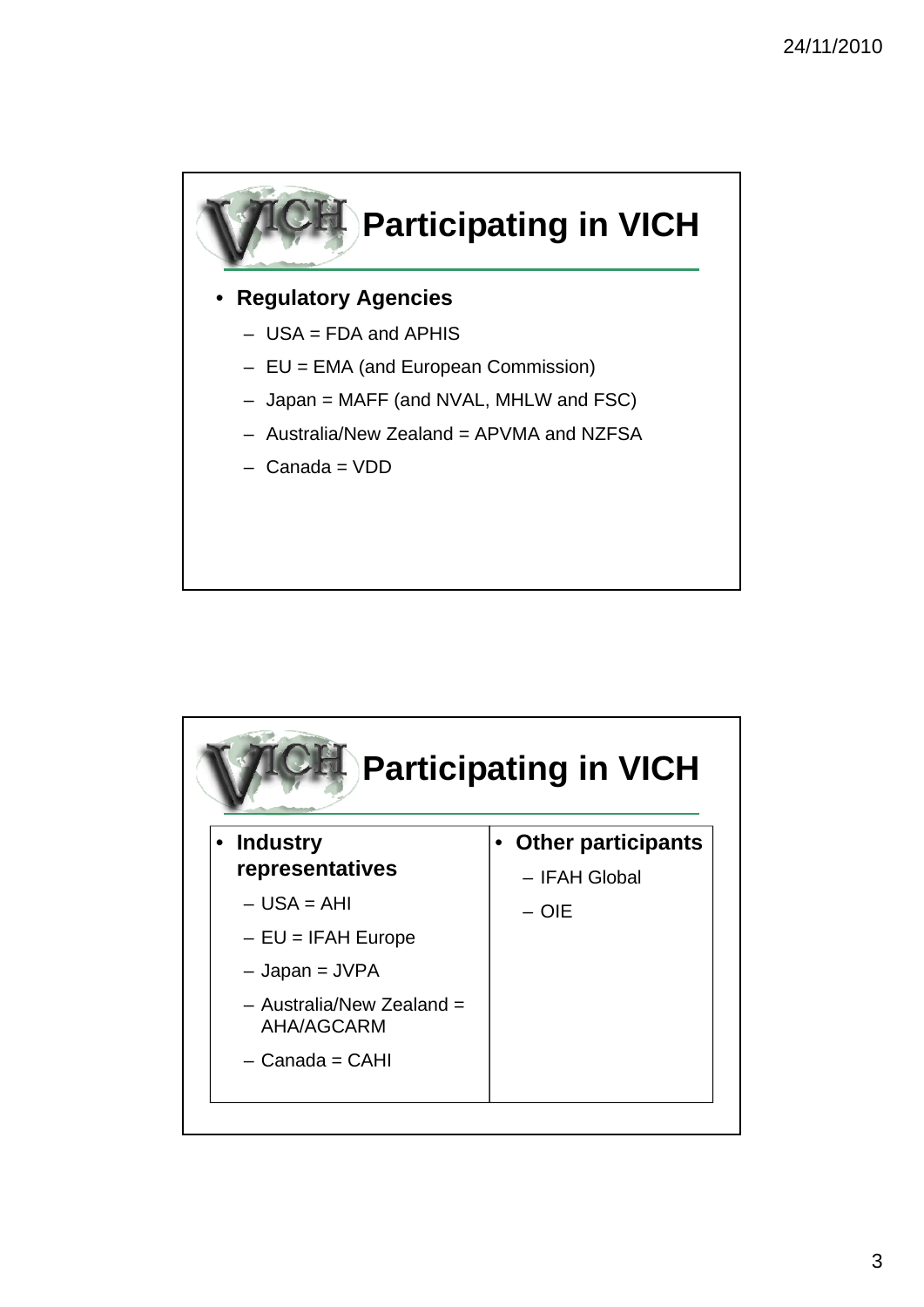

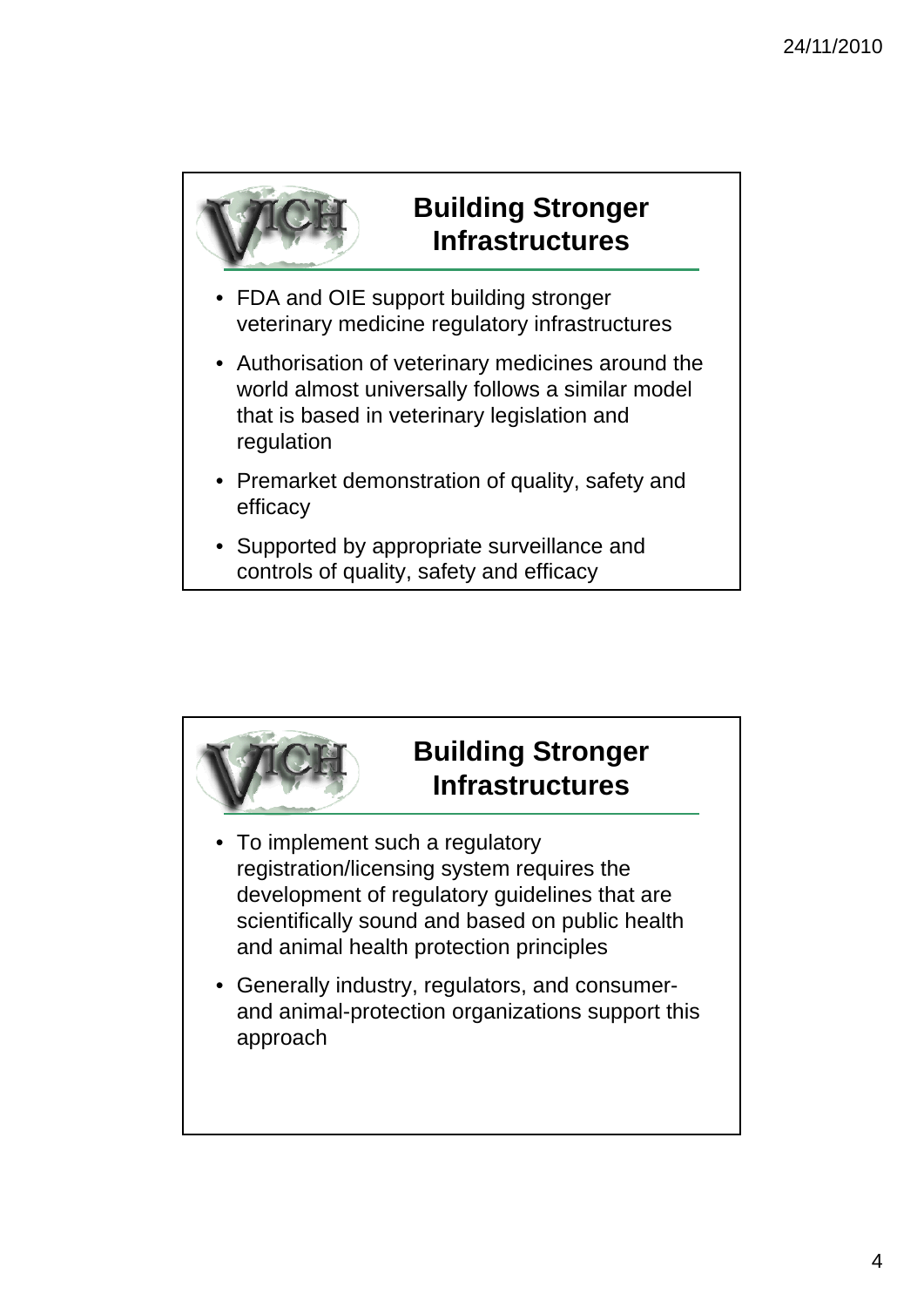

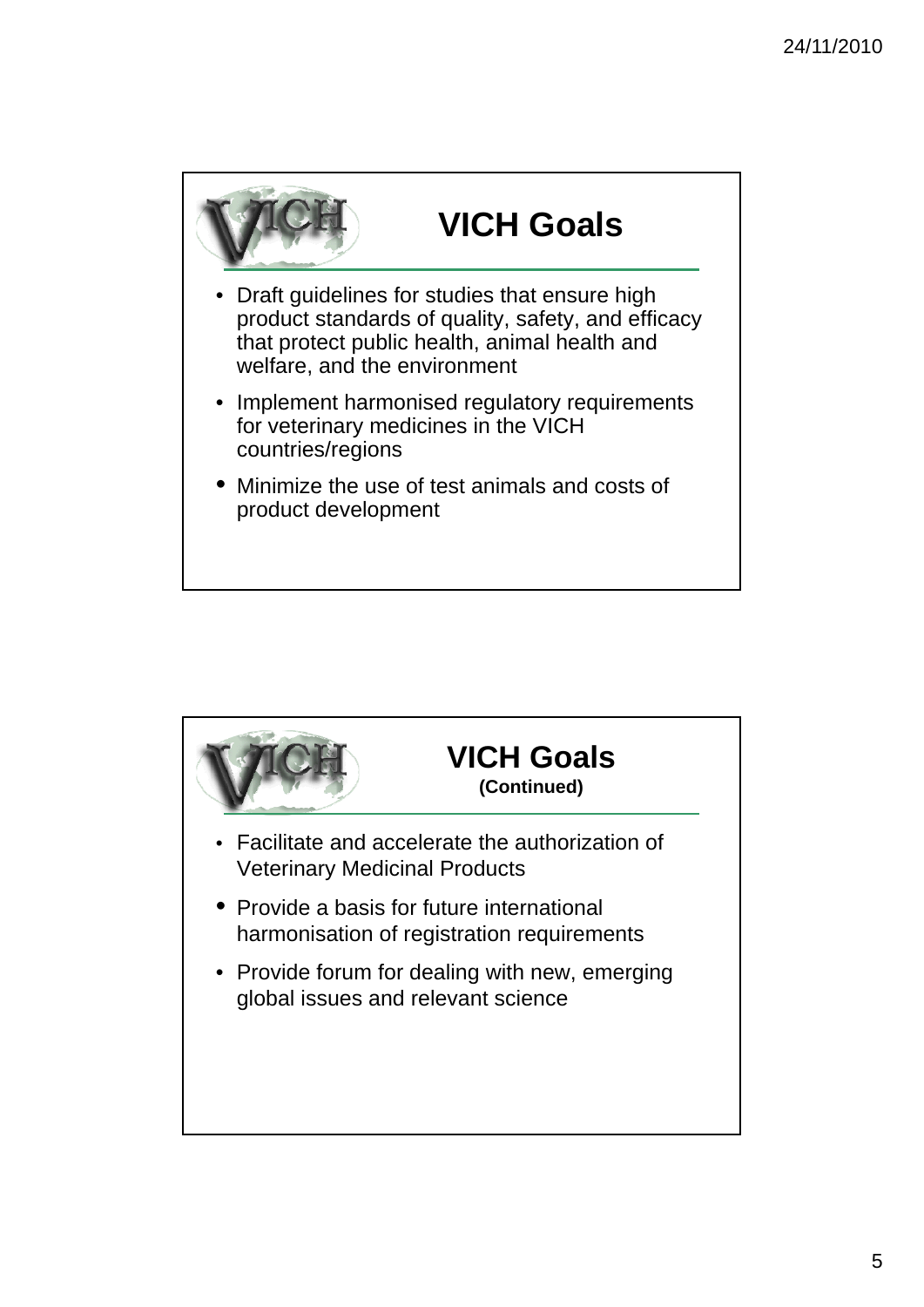

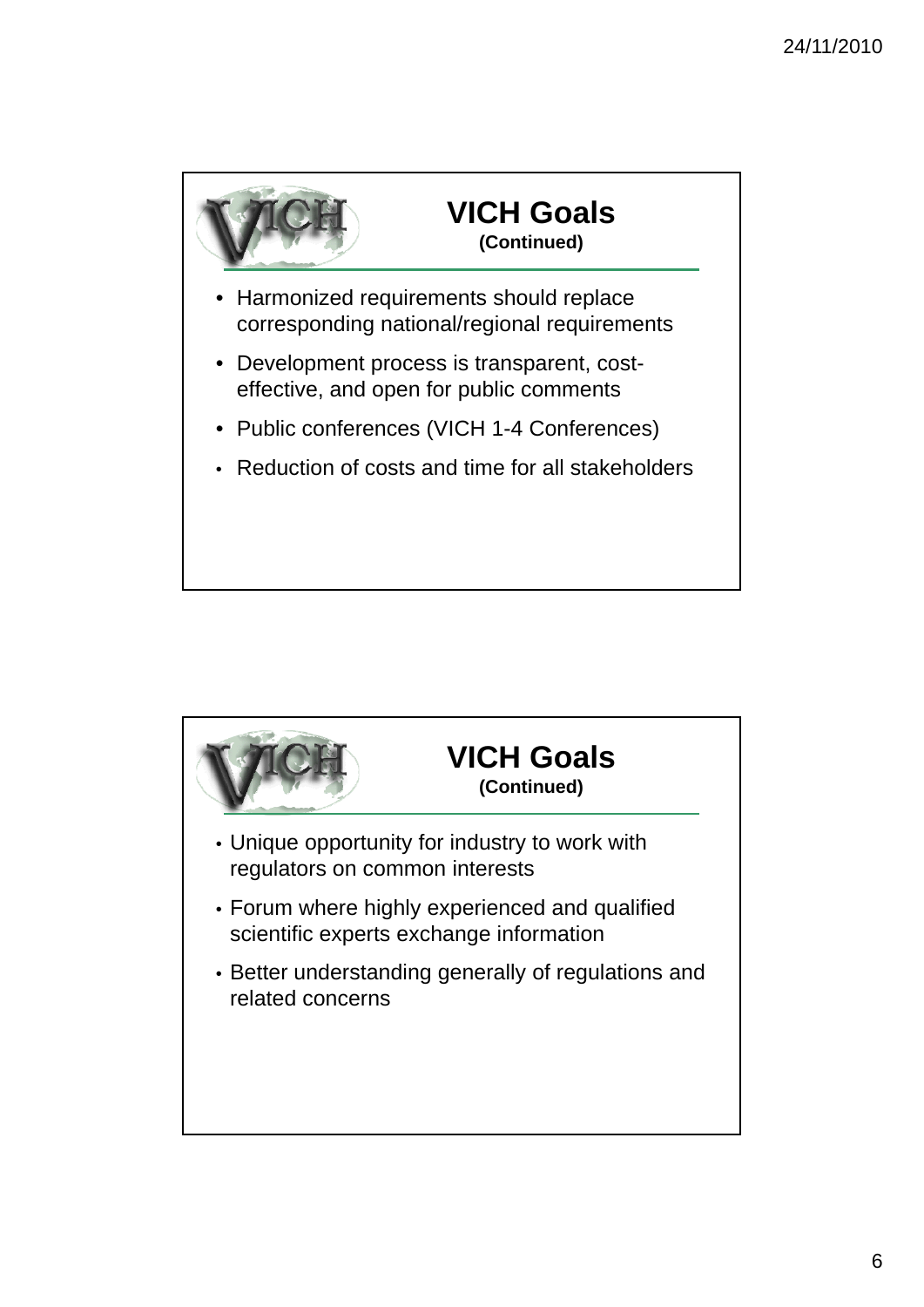

| <b>The VICH Process</b> |                                                                                                     |
|-------------------------|-----------------------------------------------------------------------------------------------------|
| Step 1                  | • Concept paper to propose issue<br>- Review by SC<br><b>- Appointment of Topic Leader/Chairman</b> |
| Step 2                  | <b>EWG to produce draft Guideline</b>                                                               |
| Step 3                  | SC to review draft Guideline                                                                        |
| Step 4                  | Official consultation in three regions                                                              |
| Step 5                  | <b>EWG to review comments</b>                                                                       |
| Step 6                  | SC to adopt final Guideline                                                                         |
| Step 7-8                | <b>Implementation of Guideline</b>                                                                  |
| Step 9                  | Recommendation for review                                                                           |
|                         | 9 step procedure repeated                                                                           |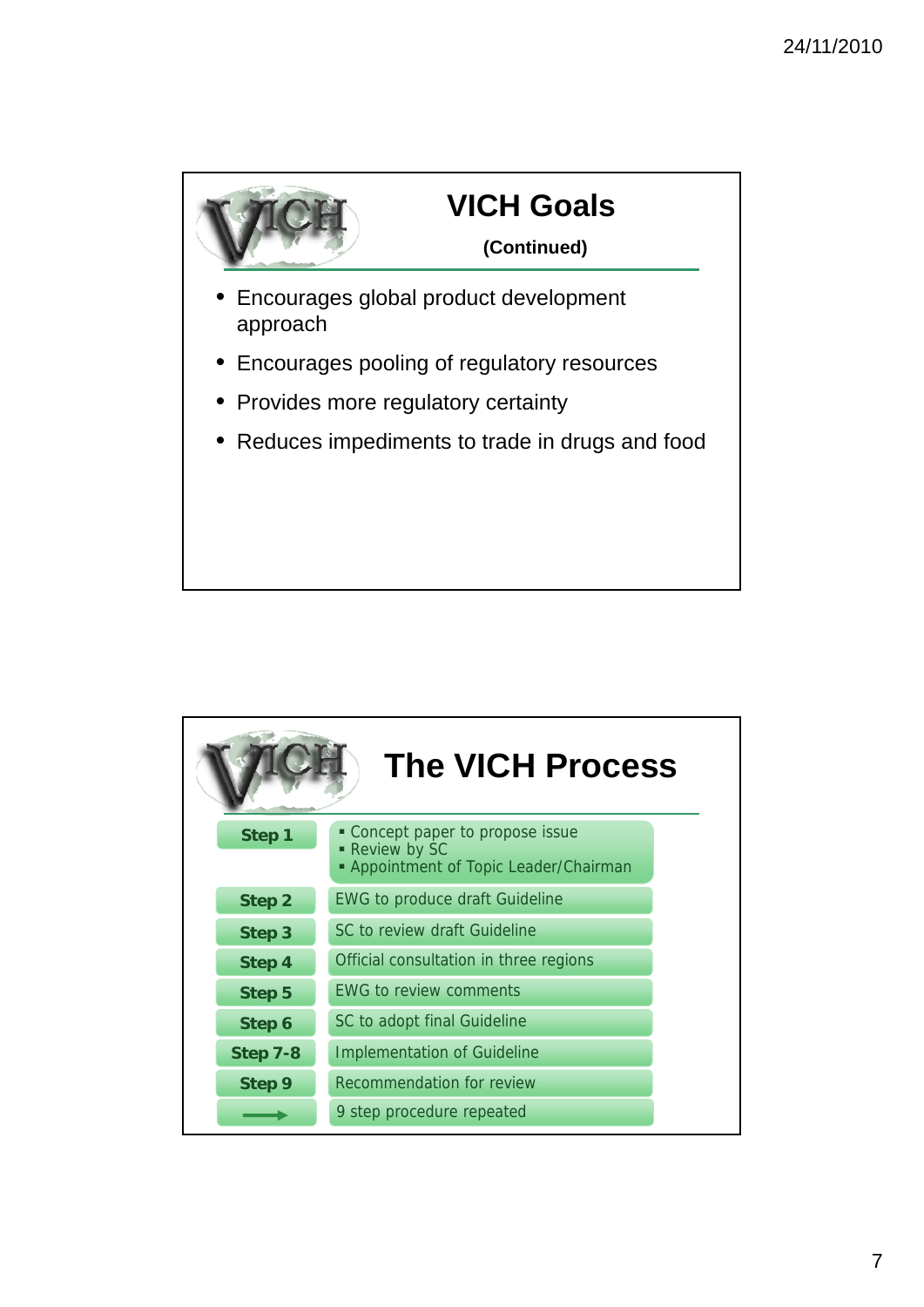

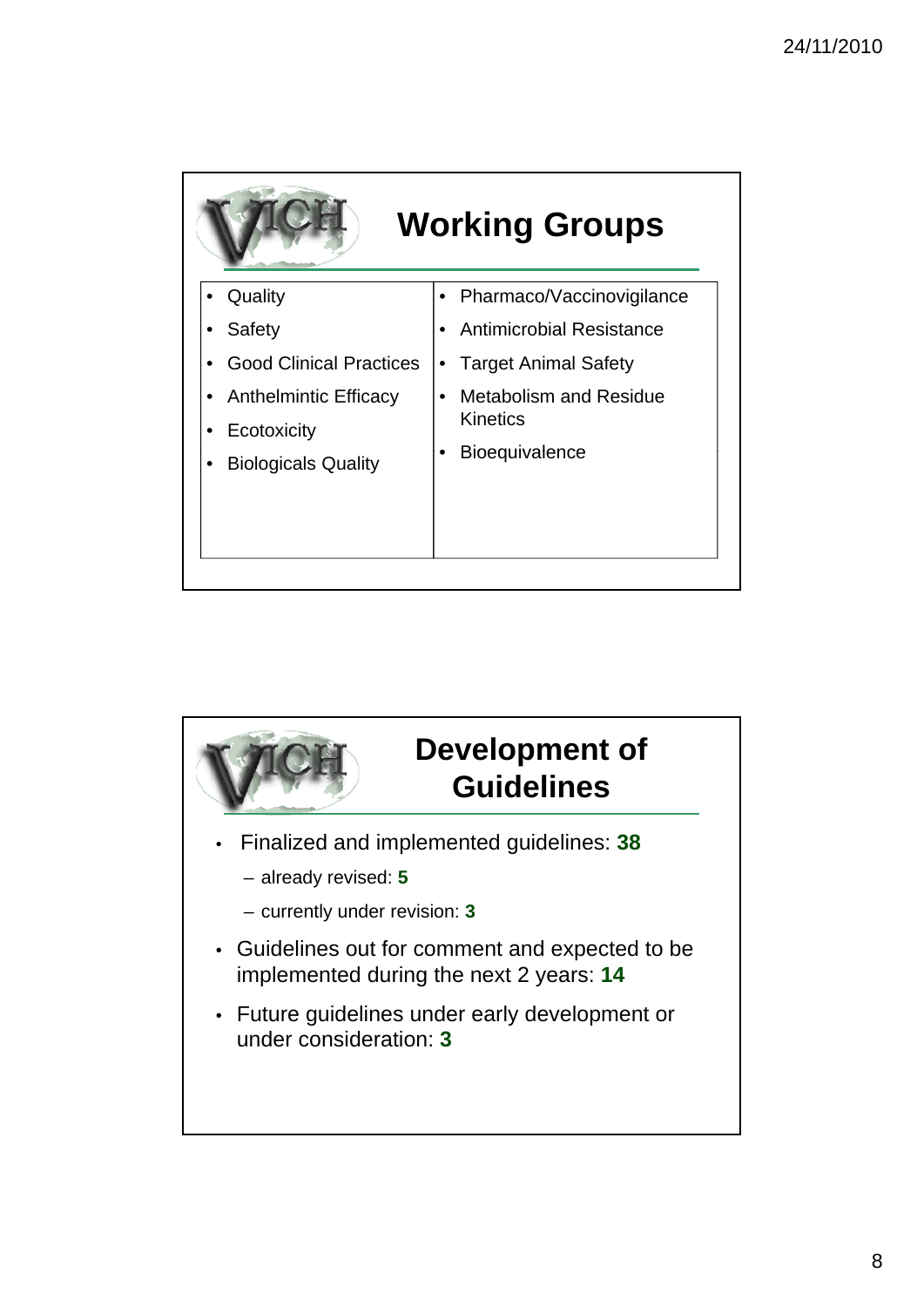

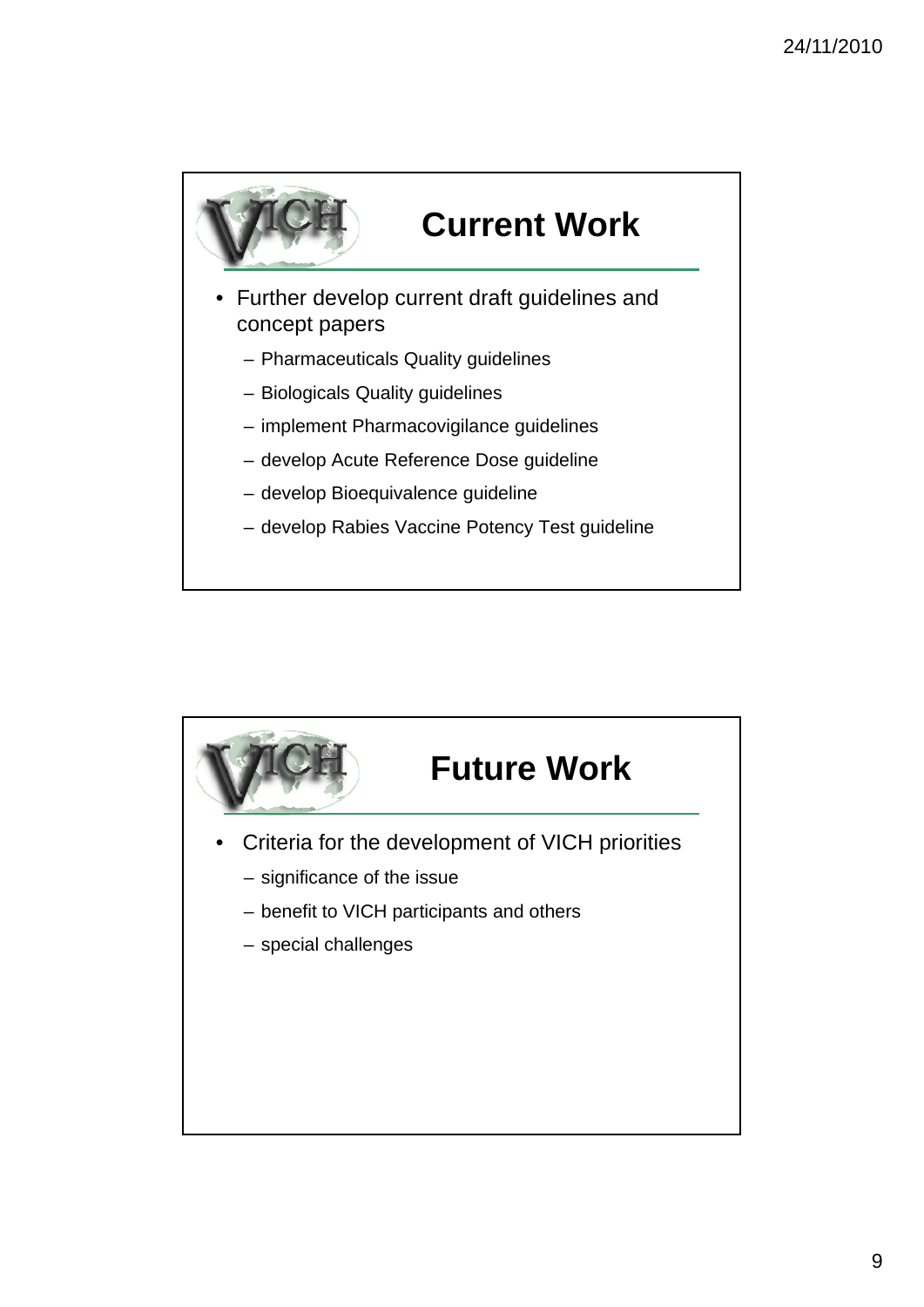

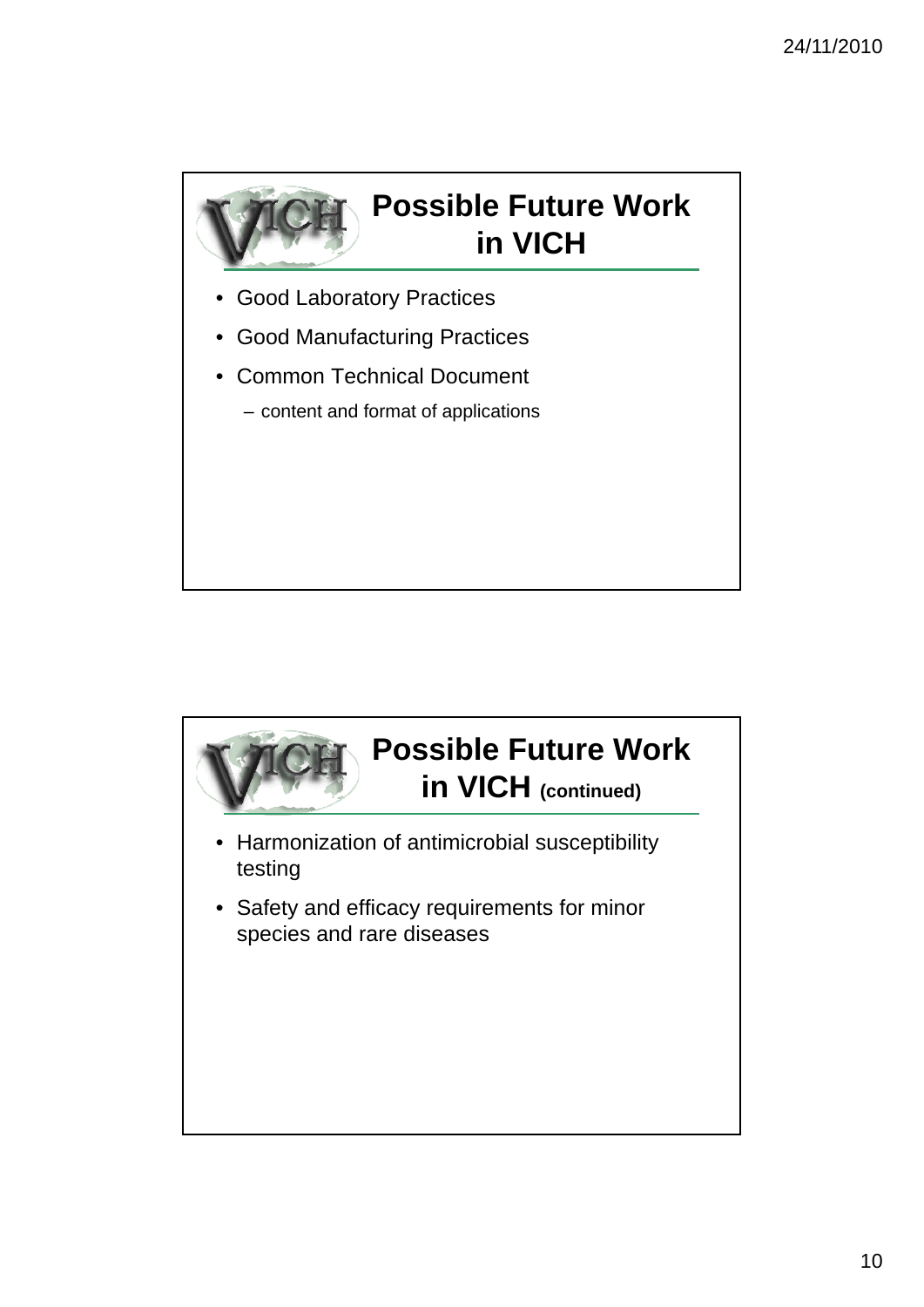